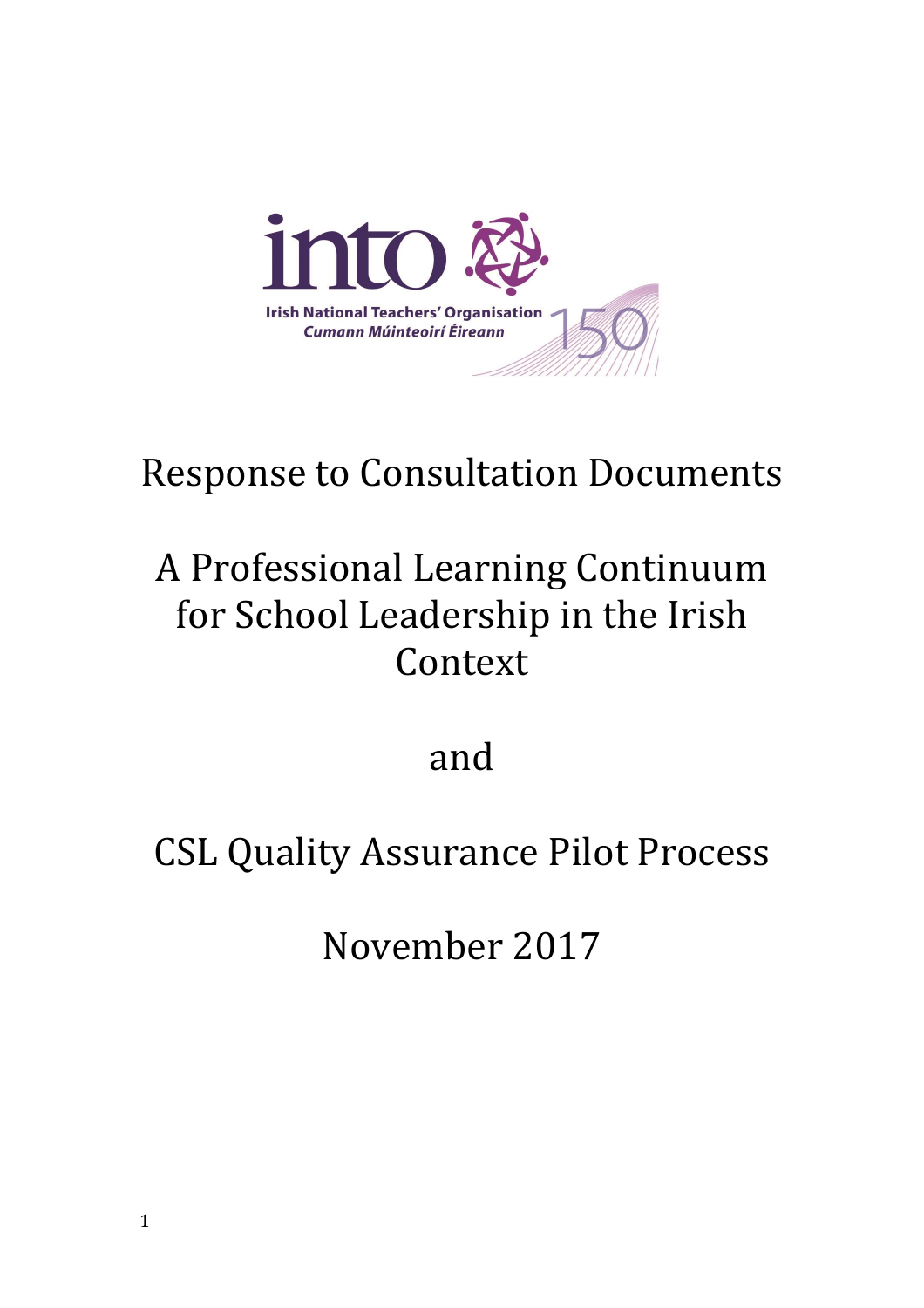## **INTO and School Leadership**

The Irish National Teachers' Organization (INTO) represents over 36,000 teachers in the Republic of Ireland, including over 6,200 principals and deputy principals. School leadership is a key concern of INTO, and resolutions on school leadership are considered at each Annual Congress, and leadership matters are on the agenda at each meeting of the Central Executive Committee (CEC). Within the structures of INTO, the INTO Principals' and Deputy Principals' Committee advises the CEC on issues related to school leadership and organizes a Biennial Consultative Conference. Principals and deputy principals participate at all levels in the Organization, including in Principals' and Deputy Principals' Fora organized at local level. INTO Head Office advises and represents principals and deputy principals on all school related matters. INTO also provides professional development opportunities to school leaders, through online and face to face courses, and through the very successful Principals' Seminar programme.

### **Professional Learning Continuum Context**

INTO acknowledges the work of the Centre for School Leadership (CSL) in setting out a professional learning continuum is a significant development in supporting school leadership in Ireland. The current approach has developed on an ad hoc basis, and has lacked an underlying philosophy or agreed approach. Further consultation on the overall approach with all the stakeholders on this matter would be of benefit, particularly in light of the fact that teacher unions are not part of the Steering Committee for CSL.

The Consultation paper sets out a number of issues for consideration in the context of current professional learning for school leaders. However, it does not reference other factors which have had a profound influence on professional development for school leaders and which must be addressed if the continuum is to move from vision to reality. These include the historic underfunding of professional development, and the failure to adequately resource it in terms of time and resources. A proper system of release time, with substitute cover is essential to facilitate participation in professional development activities is essential. The need for release time, with substitution, for teaching principals is particularly acute. The already inadequate release time to undertake administrative, leadership and management functions cannot be stretched to facilitate professional development activities also. Teaching principals are already struggling to complete administrative and management functions in the absence of support including ancillary staff and support from Boards of Management.

No amount of training will overcome the inadequacy of pay for principal teachers, and inequality between principals and deputy principals at primary and post primary level. The withdrawal of academic allowances in 2012 has been a significant disincentive to participate in accredited and often expensive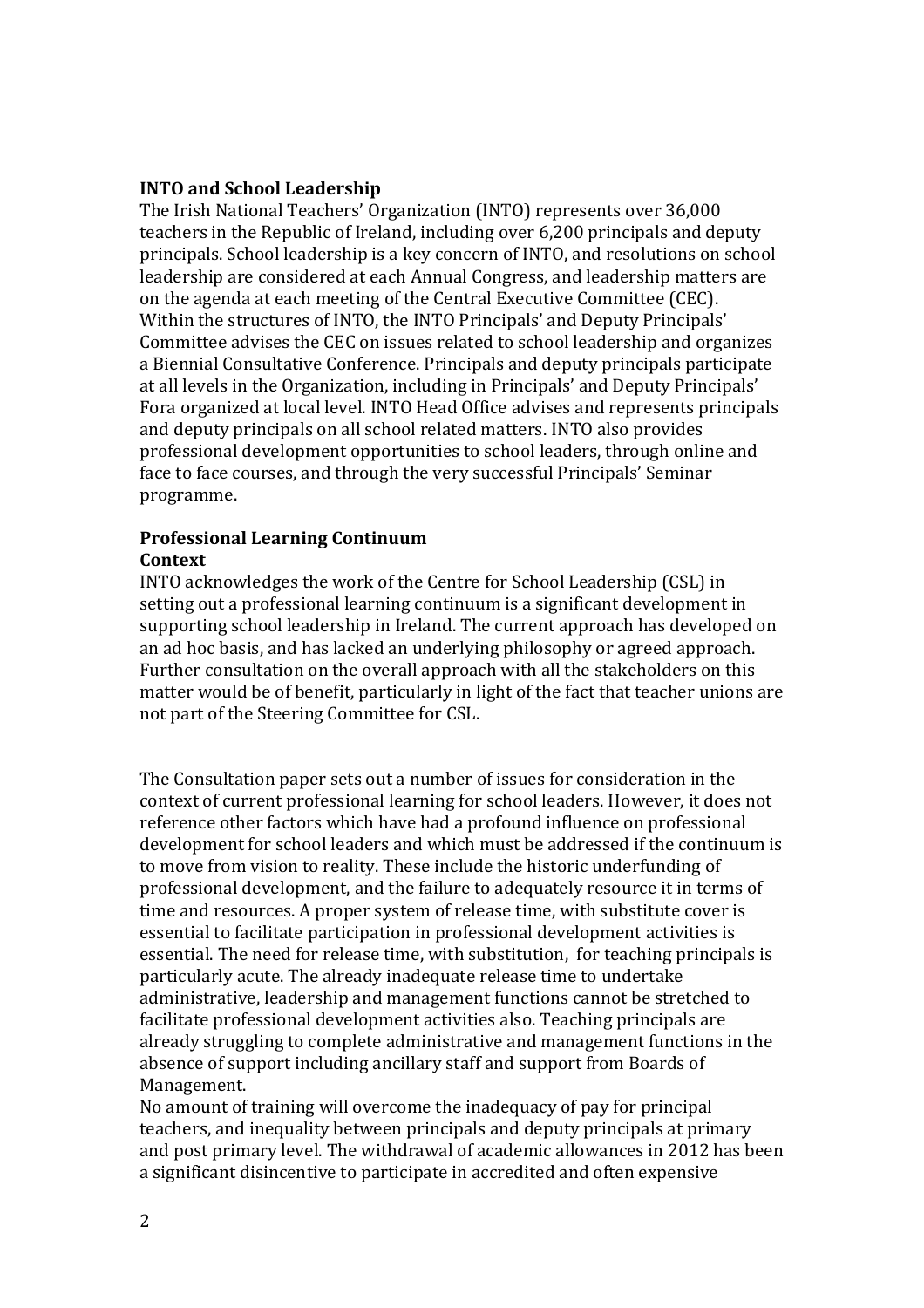academic courses. The moratorium on appointment to middle management posts in schools has significantly undermined the leadership structures in schools, and has placed undue workload and responsibilities on principals and deputy principals.

## **Continuum as set out**

INTO welcomes the recognition in the continuum of leadership at all levels in schools and acknowledgement of need for professional development at each stage. We acknowledge the need for the identification of and development of leadership attributes of teachers at all stages in their careers, and that all teachers must have opportunities for professional development in this area.

It is vital that there is coherence and clarity of approach, including with the current development phase of Cosán. The approach taken must be coordinated between the various providers of professional development, but in a way that respects the roles and autonomy of the organizations

INTO welcomes the recognition of different forms of learning pathways in including shadowing, mentoring, coaching, internships and exchanges, online and face to face learning, clusters and collaborative groups as well as accredited courses. It will be vital that all of these pathways are supported and resourced. This approach is consistent with, and should be closely aligned to the approach to learning opportunities in Cosán. A framework for the recognition and acknowledgment of school leadership professional development is also required, in accordance with Teaching Council policy in this area.

Teacher leaders –INTO welcomes recognition of the leadership role carried out by teachers who are not recognized in the formal middle management structures in schools. Many teachers at this phase in their career participate in professional development, and it is important that this is recognized and resourced. It is important to acknowledge that not all teacher leaders wish to progress to school leadership positions, and the leadership given at this stage of a teacher's career should be recognized in itself, and not necessarily just as a pathway to formal leadership roles.

Middle leaders – The moratorium on posts of responsibility has had an enormous impact on the development of school leadership and the career paths of a generation of teachers. The limited restoration of posts announced in Budget 2017 begins the process of rebuilding middle management in schools. The emphasis on shared leadership, as articulated in the 2017 Leadership and Management Circular is welcome. There is an identified need for professional development for middle management post holders, and in particular, opportunities for collaborative professional development for in-school management teams.

## Aspiring School Leaders

INTO notes the approach to professional development for aspiring school leaders adopted in some of the jurisdictions examined by CSL in their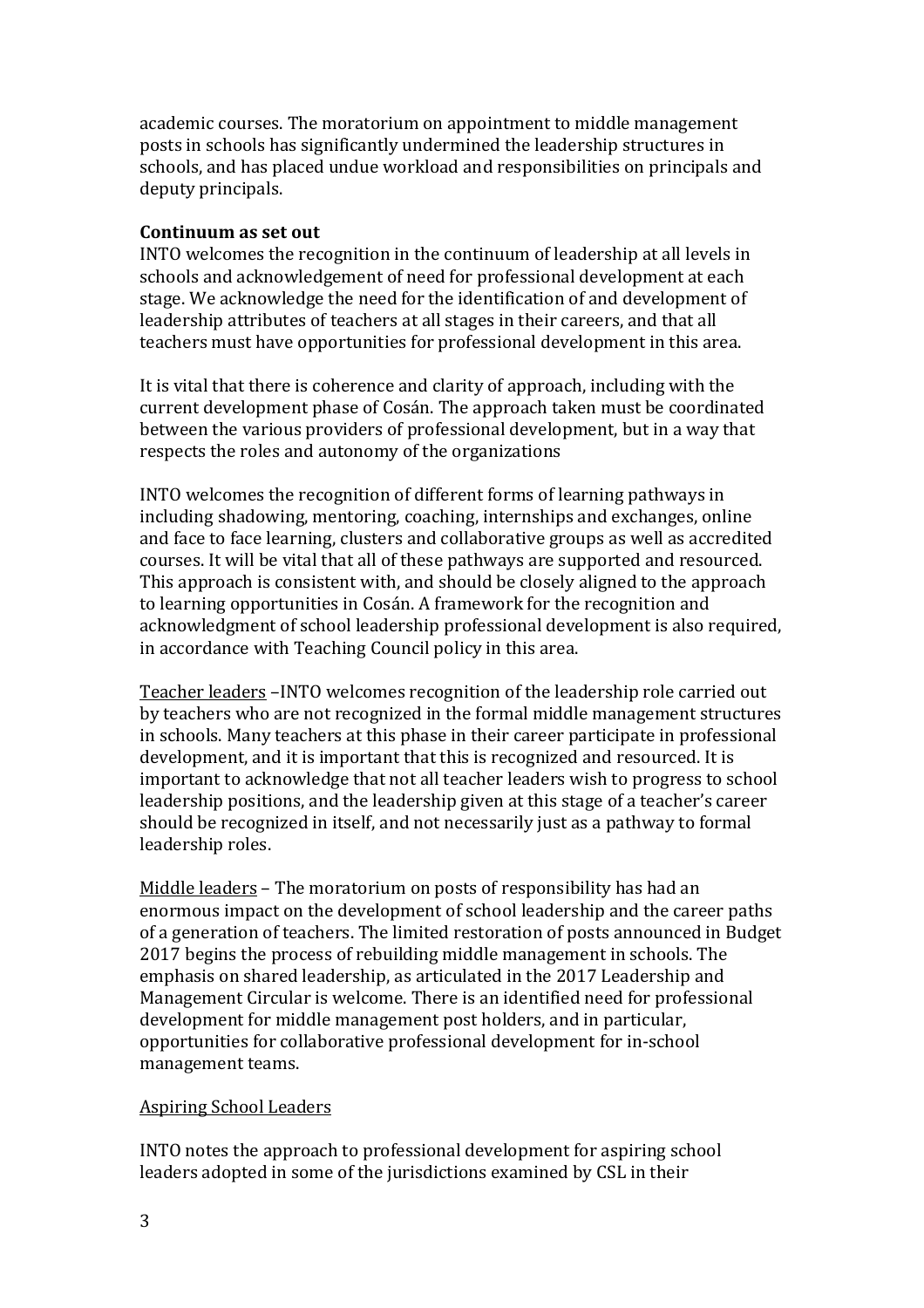preparation of the continuum. However, the approaches in terms of selection/ recommendation for participation in courses for aspiring school leaders, or a mandatory qualification as a pre-requisite for appointment may not be appropriate in the Irish context.

INTO is opposed to any mandatory qualification for school leadership. We believe that ensuring equality of access to such courses would not be practical in the context of the large number of small schools and their locations in rural areas, often without access to broadband. Recruitment and selection of candidates for aspiring school leaders' courses also implies a mandatory approach. We would be concerned that such an approach might be used as a "gatekeeper" in terms of access to principal/ deputy principalship, diminishing the autonomy of Boards to appoint the best candidate for the post.

It is acknowledged however, that professional development for aspiring school leaders is desirable and beneficial. There is need for increased access to professional development, including but not limited to accredited courses.

#### Newly Appointed Principals and Deputy Principals

A large section of the document is given over to looking at the induction of newly appointed principals and deputy principals. This is welcome and reflects the current provision, which is very well received by newly appointed principals. In particular, the residential modules, formalization of mentoring, and collaborative approaches in the Misneach programme are successful approaches, which should be continued and expanded. Indeed, there is a need to extend the availability of these courses to deputy principals at primary level. We are concerned at the suggestion that induction might not be as extensive in the context of expanded aspiring leaders training.

#### Established School Leaders

INTO recognizes that these is an issue in relation to the coordination of professional development for established school leaders. Some of this arises from the perception of external agencies, such as TUSLA and voluntary bodies, that principals have unlimited time to attend courses and information sessions. In many cases the professional development offered to school leaders focuses on system needs, and places further demands on school leaders in terms of the dissemination of information to the wider school community. The needs of schools leaders, in terms of their own development must be to the forefront in the continuum at this point. It is also important that principals and deputy principals have opportunities to learn together, and in this regard, the successful Forbairt programme should be expanded and developed. Supported and funded clusters, where groups of school leaders can identify their own needs, access support and learn collaboratively, have been identified by school leaders as effective in meeting their needs.

System leaders – INTO welcomes the identification of experienced school leaders and system leaders in the continuum. It is vital that experienced leaders are supported and challenged in their roles, both in schools and also in the education